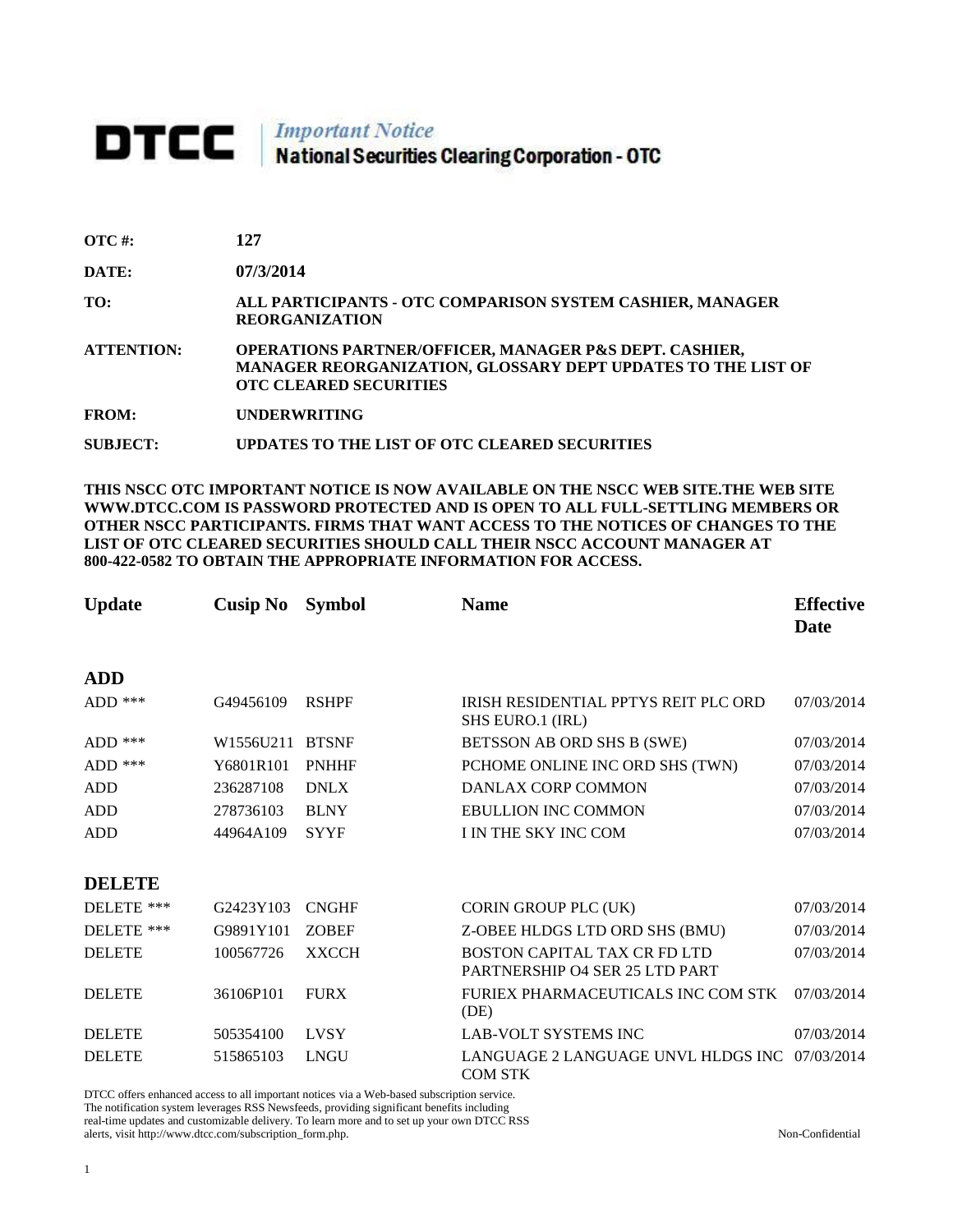| <b>SEC 12J</b><br><b>SUSPENSION</b> | 750341208 | <b>RXPC</b> | RADIENT PHARMACEUTICALS CORP COM<br><b>STK</b> | 07/03/2014 |
|-------------------------------------|-----------|-------------|------------------------------------------------|------------|
| <b>DELETE</b>                       | 903418200 | <b>USTI</b> | US STARCOM INC NEW COMMON STOCK                | 07/03/2014 |

## **MARKET MOVE**

|                       |  | Y7388L137* SBFKF TO: SBPRD SAFE BULKERS INC PERP PFD SER D<br>(MHL) (XNAS TO: XNYS) | 07/03/2014 |
|-----------------------|--|-------------------------------------------------------------------------------------|------------|
|                       |  | 30161N127* EXLNU TO: EXCU EXELON CORP CONVUNIT (PA)<br>(XNAS TO: XNYS)              | 07/03/2014 |
| <b>SYMBOL CHANGES</b> |  |                                                                                     |            |

|  |                          | 14888C309 CATXD TO: CATXF CATALYST COPPER CORP ORD SHS (CDA)  | 07/03/2014 |
|--|--------------------------|---------------------------------------------------------------|------------|
|  |                          | 381307206 FLNTD TO: FLNTF GOLDEN VIRTUE RES INC COM SHS (CDA) | 07/03/2014 |
|  |                          | 609188107 MONKE TO: MONK MONARCHY RESOURCES INC COM STK       | 07/03/2014 |
|  |                          | 74535X106 PUGEE TO: PUGE PUGET TECHNOLOGIES INC COM STK       | 07/03/2014 |
|  | 89025Q106 TGLP TO: TGLPE | TONGLI PHARMACEUTICALS USA INC                                | 07/03/2014 |

## **REORGANIZATION**

| <b>DELETE</b> | G3477D136 FNFHF |              | FIRST NATURAL FOODS HLDGS LTD NEW<br>ORD SHS NEW HKD     |            |
|---------------|-----------------|--------------|----------------------------------------------------------|------------|
| ADD $***$     | G4769M107 FNFHF |              | <b>IMPERIAL PACIFIC INTL HLDGS LTD ORD</b><br><b>SHS</b> | 07/03/2014 |
| <b>DELETE</b> | Q7151P108       | <b>OBTEF</b> | <b>ORBITAL CORP ORD LTD (AUS)</b>                        |            |
|               |                 |              |                                                          |            |
| $ADD$ ***     | Q7151P116       | <b>OBTEF</b> | ORBITAL CORP LTD ORD SHS (AUS)                           | 07/03/2014 |
| <b>DELETE</b> | 14069X106       | <b>WELL</b>  | <b>CAPSALUS CORP</b>                                     |            |
| <b>ADD</b>    | 349808105       | <b>WELLD</b> | FORU HLDGS INC NEW COM STK (NV)                          | 07/03/2014 |
|               |                 |              |                                                          |            |
| <b>DELETE</b> | 275187102       | <b>ESTI</b>  | EAST SHORE DISTRIBUTORS INC COM STK                      |            |
| <b>ADD</b>    | 22663B107       | <b>ESTI</b>  | CRIMSON FOREST ENTMT GRP INC COM STK 07/03/2014<br>(NV)  |            |
| <b>DELETE</b> | 32076T108       | <b>BFNC</b>  | FIRST MANITOWOC BANCORP INC. NEW                         |            |
|               |                 |              |                                                          |            |
| <b>ADD</b>    | 06211J100       | <b>BFNC</b>  | BANK FIRST NATL CORP NEW COM STK (WI) 07/03/2014         |            |
| <b>DELETE</b> | 71674W204       | PEII         | PETRON ENERGY II INC COM STK                             |            |
| <b>ADD</b>    | 71674W303       | PEIID        | PETRON ENERGY II INC NEW COM STK (NV) 07/03/2014         |            |
|               |                 |              |                                                          |            |
| <b>DELETE</b> | 98386Y103       | <b>XTERF</b> | X-TERRA RES CORP ORD SHS (CDA)                           |            |
| <b>ADD</b>    | 668813108       | <b>XTERF</b> | NORVISTA CAP CORP ORD SHS (CDA)                          | 07/03/2014 |